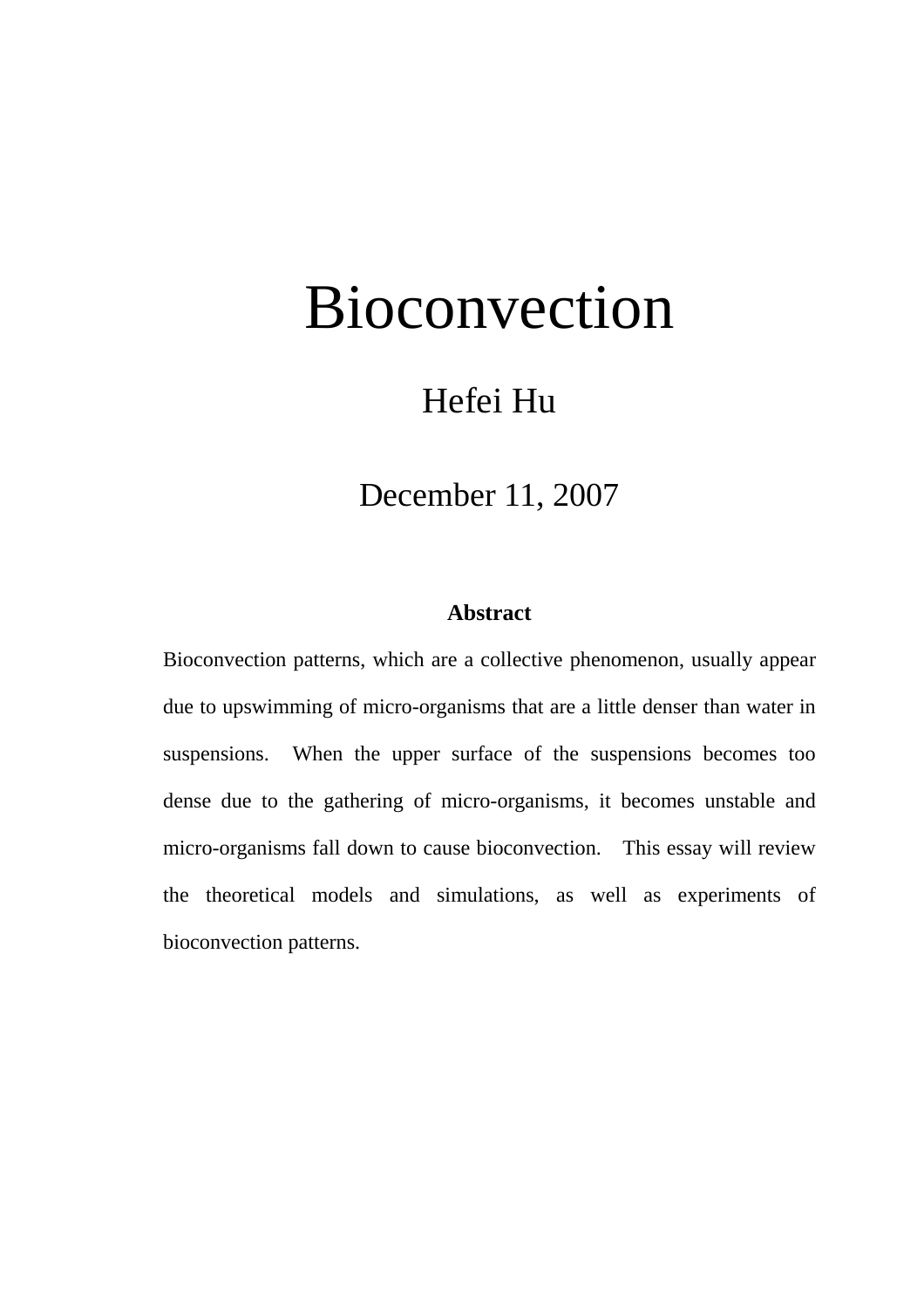## **1. Introduction**

Bioconvection occurs because micro-organisms, which are denser than water, swim upwardly on average. When the upper surface of the suspensions is too dense due to the gathering of micro-organisms, it becomes unstable and micro-organisms fall down to cause bioconvection. Return upswimming micro-organisms maintain this bioconvection pattern.

There are two typical types of upswimming micro-organisms that are usually used in bioconvection experiments: bottom-heavy alga and certain oxytactic bacteria. Although the bioconvection patterns formed by them are very similar, the mechanisms of orientation are different (Hill and Pedley, 2005).

Bottom-heavy micro-organisms swim upward in still water because of the asymmetric mass distribution. When such micro-organisms are in a flow field, the swimming direction is determined by the balance between the toques due to viscous drag arising from shear flow and gravity acting on the cell (Pedley *et al*., 1988). Cells tend to swim towards regions of downwelling fluid, which is known as gyrotaxis. The bioconvection experiments by using oxytactic bacteria are performed in a chamber with the upper level of suspensions open. These bacteria consume oxygen and swim up gradients of oxygen.

Theoretical models are established for both bottem-heavy alga and oxytactic bacteria. Numerical simulations of bioconvection are also carried out.

## **2. Models**

#### *2.1 Continuum models*

Continuum models are proposed on the assumption that the cell-cell interaction is neglected and the length scale of the chamber as well as the distribution of concentration are large compared with the cell dimension, so that variables are considered to be continuous (Pedley et al., 1988; Pedley and Kessler, 1990; Hill and Pedley, 2005). The suspension is considered to be dilute, so that the volume concentration  $nv \ll 1$ , where  $n(x,t)$  is the number density of cells and *v* is the average volume of a cell.  $u(x,t)$  is defined as the bulk velocity. Assuming water and cells cannot be compressed, followed by volume conservation, we have

$$
\nabla \cdot \vec{u} = 0 \tag{2.1}
$$

The conservation of momentum and cell number gives

$$
\rho \frac{D\vec{u}}{Dt} = -\nabla p_e + nv\Delta \rho \vec{g} + \nabla \cdot \vec{\Sigma}
$$
\n(2.2)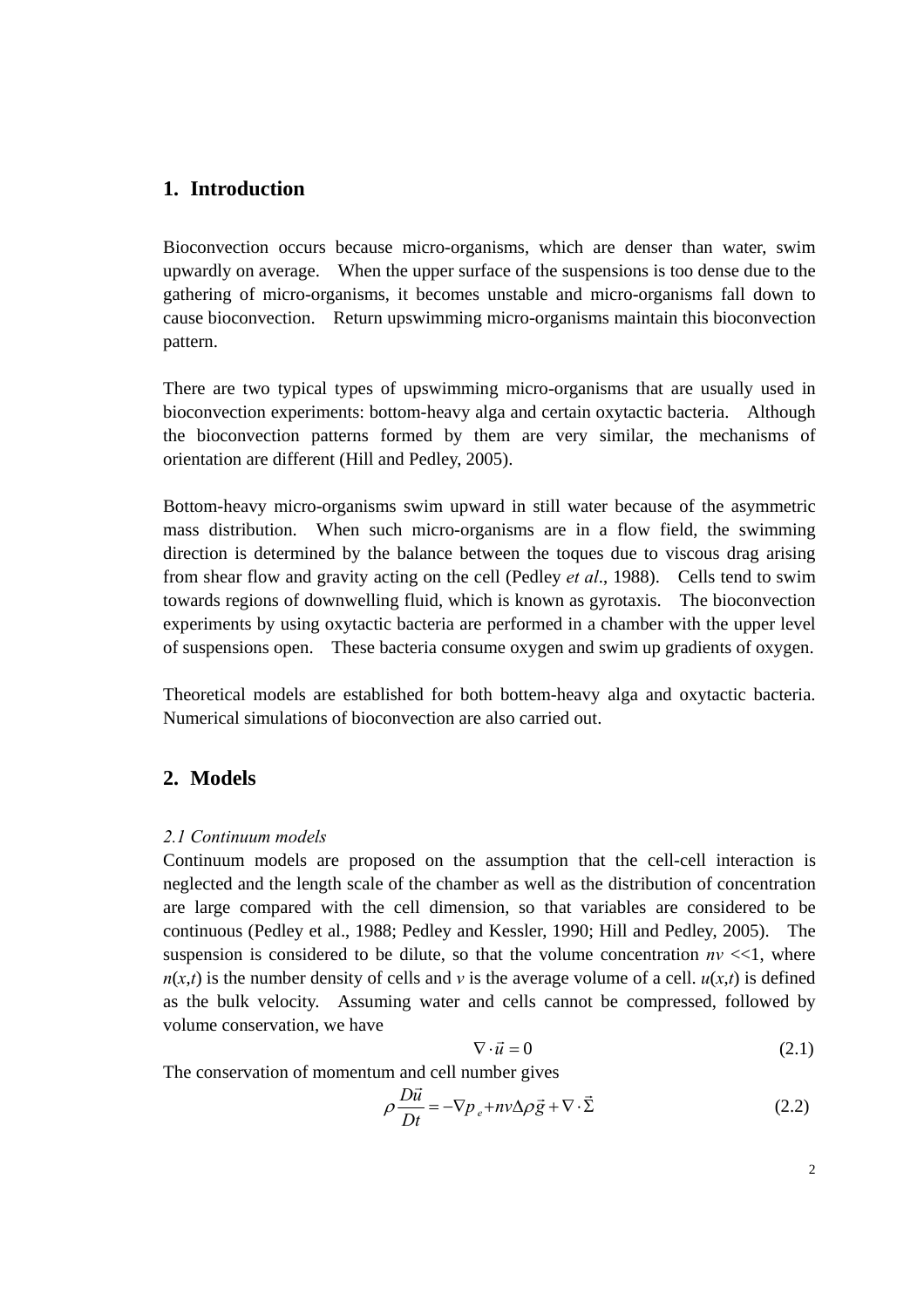$$
\frac{\partial n}{\partial t} = -\nabla \cdot [n(\vec{u} + \vec{V}_c) - D \cdot \nabla n]
$$
\n(2.3)

Here,  $D\vec{u}/Dt = \partial \vec{u}/\partial t + (\vec{u} \cdot \nabla)\vec{u}$ ,  $p_e(x,t)$  is the pressure excess over hydrostatic,  $\Delta \rho$ is the density difference between cells and water, *g* is the gravity constant,  $\vec{\Sigma}(x,t)$  is the deviatoric stress tensor,  $V_c$  $\frac{1}{\sqrt{1}}$ is the mean cell swimming velocity and  $D(x,t)$  is the cell diffusivity tensor.

For bottom-heavy micro-organism,  $\vec{V}_c = V_s \langle \hat{p} \rangle$ , where  $\hat{p}$  is the unit direction vector and  $\langle \rangle$  represents the ensemble average defined by  $\int (\cdots) f(\hat{p}) d^2 \hat{p}$ . Here  $f(p)$  is the density function of probability which should satisfy the Fokker-Planck equation

$$
\frac{\partial f}{\partial t} + \nabla_p \cdot (\dot{\hat{p}}f) = D_r \nabla_p^2 f \tag{2.4}
$$

The cell diffusivity tensor D is defined by

$$
\vec{D}(t) = \int_{0}^{\infty} \langle \vec{V}_r(t) \vec{V}_r(t - t') \rangle,
$$
\n(2.5)

Where  $\vec{V}_r = \vec{V}_s \hat{p} - \vec{V}_c$ .

If  $V<sub>s</sub>$  is a constant, D is approximated as

$$
D = V_s^2 \tau \langle (\hat{p} - \langle \hat{p} \rangle)(\hat{p} - \langle \hat{p} \rangle) \rangle, \qquad (2.6)
$$

where  $\tau$  is the direction correlation time

Also,  $\Sigma$  is assumed as

$$
\Sigma = 2\mu E \tag{2.7}
$$

where  $\mu$  is the fluid viscosity and *E* is the bulk rate of strain tensor.

In the infinite environment, even though cells are swimming upwards, the concentration of cells  $n_0(x,t)$  does not change. A linear stability theory was applied to investigate in stability, and small perturbation amplitude  $\varepsilon$  is introduced to the variables which can be expressed as

$$
n = n_0 + \varepsilon n'
$$
,  $u = \varepsilon u'$ ,  $p_e = p_{e0} + \varepsilon p'_e$ ,  $p = k + \varepsilon p'$ , (2.8)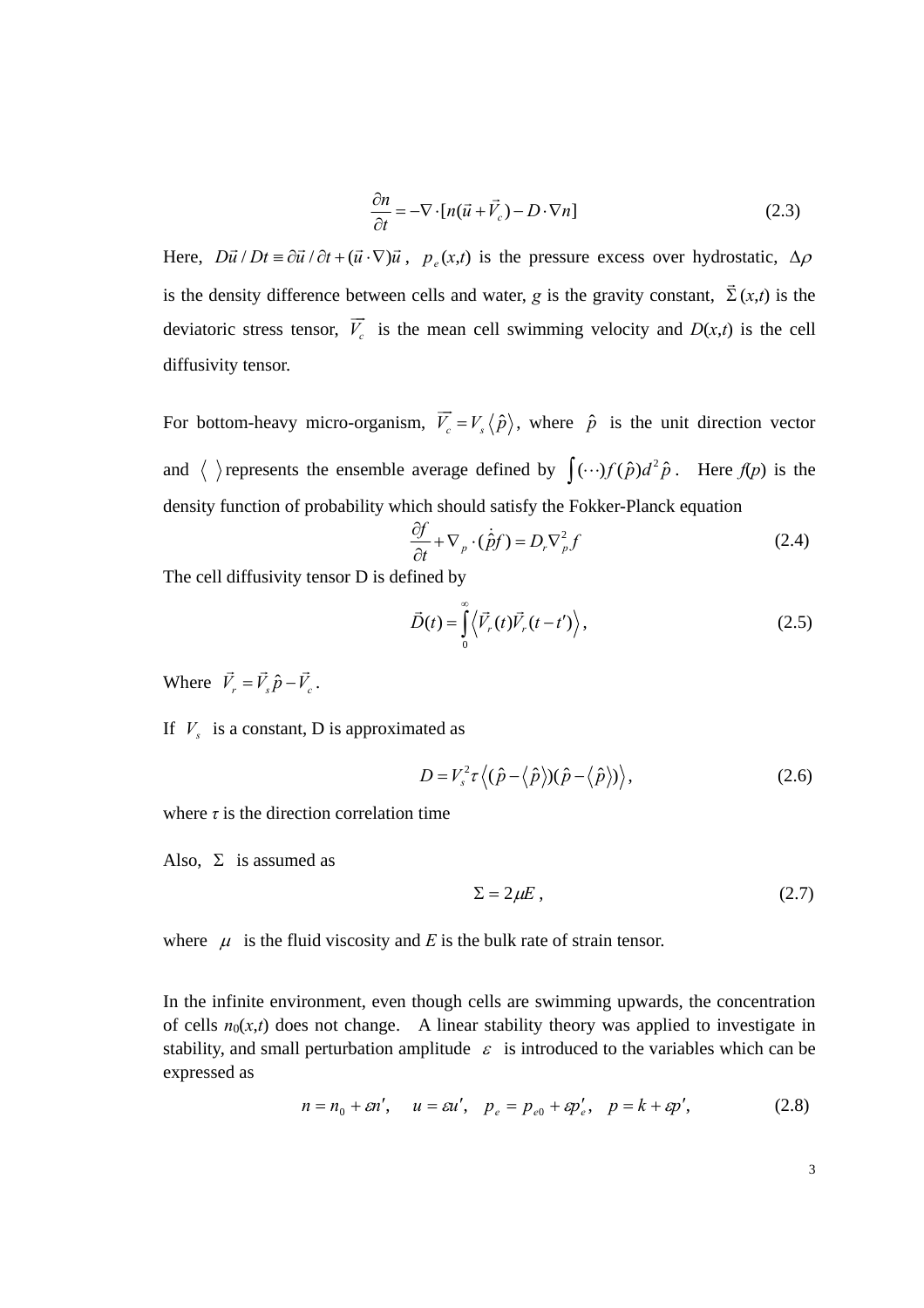Substituting (2.8) into the governing equations (2.1), (2.2), (2.3) and (2.4), and keeping only linear terms give linear differential equations with constant coefficients. Then the instability can be examined in terms of Fourier modes. For the suspension of finite depth, instability occurs only if the gyrotactic Rayleigh number R exceeds a critical value. R is defined as

$$
R = \rho V_s^2 B / \mu, \qquad (2.9)
$$

where  $B$  is the gyrotactic orientation parameter

The Nonlinear analysis of deep gyrotactic Bioconvection was explored by Bees and Hill (Bees and Hill, 1998). The distance between the very first plumes can be predicted by analyzing the accumulative behaviour of individual micro-organisms. On the assumption of no vertical variation, steady state and traveling solutions are found.

For oxytactic bacteria, the governing equations are still applied, but the mean cell swimming velocity was assumed as

$$
V_c = \chi \nabla C, \qquad (2.10)
$$

Where  $\chi$  is a constant and  $C$  is oxygen concentration that satisfies equation

$$
\frac{DC}{Dt} = D_c \nabla^2 C - kn,
$$
\n(2.11)

where *Dc* is the oxygen diffusivity.

#### 2.2 *Microscale models*

In 1995, Dillon *et al*. established a microscale model of bacterial swimming (Dillon *et al*., 1995), which represents micro-organisms as individual microbes. In this model, very detailed geometry, such as flagellar rotation, hydrodynamic interaction of swimming microbes and microbial uptake, are considered. Dillon *et al*. also performed the simulations of this model, but only several microbes were described in the simulation due to the detailed geometry considered in this model. Some of prelim simulation results are presented in the next section.

#### *2.3 Particle models*

A particle model of chemotaxis was proposed by Hopkins and Fauci (Hopkins and Fauci, 2002). They described micro-organisms as individual particles and ignored the geometry (like flagellar action) in detail. By using this simplified description of micro-organisms, they managed to perform simulations with a large number of particles. The assumption of homogeneous and incompressible dilute fluids was also made. N discrete micro-organisms located at  $x_k$ ,  $k = 1, 2, ..., N$  are considered in a rectangular region of fluild, so that the governing equations are obtain: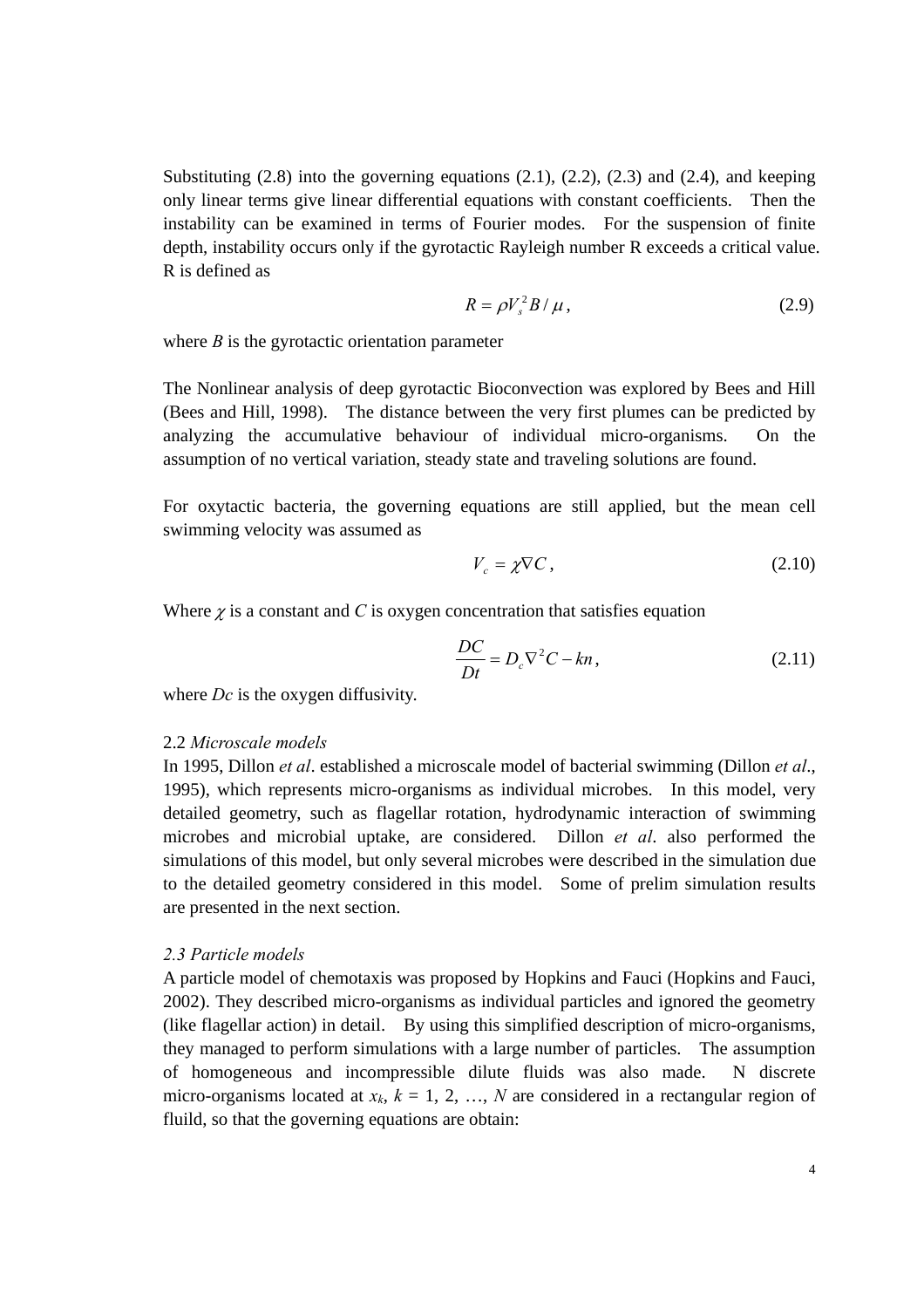$$
\rho \frac{D\vec{u}}{Dt} = -\nabla p + \mu \nabla^2 \vec{u} + \Delta \rho v \vec{g} \sum_{k=1}^N \delta(\vec{x} - \vec{x}_k) , \qquad (2.12)
$$

$$
\nabla \cdot \vec{u} = 0, \qquad (2.13)
$$

$$
\frac{\partial c}{\partial t} + \vec{u} \cdot \nabla c = D \nabla^2 c - R(c) \sum_{k=1}^{N} \delta(\vec{x} - \vec{x}_k), \qquad (2.14)
$$

$$
\frac{dx_k}{dt} = \vec{u}(x_k, t) + s_k \vec{p}_k, \ \ k = 1, 2, ..., N,
$$
\n(2.15)

where  $c(x,t)$  is the chemical concentration and  $R(c)$  is the consumption rate which is dependent on the local concentration.

#### **3. Numerical simulations**

Ghorai and Hill have been carrying out numerical simulations of gyrotactic bioconvection for several years (Ghorai and Hill, 1999, 2000, 2007). They used continuum models of Pedley *et al*. (Pedley and Hill, 1988) and solved the governing equations numerically to investigate the existence and stability of periodic arrays of two-dimensional gyrotactic plumes in bioconvection (Ghorai and Hill, 2000). Some parameters, such as suspension depth, cell concentration, etc., are varied to examine the dependence of the wavelengths on the depth of these parameters. The simulations demonstrate that wavelengths slightly increase with the depth of suspensions, not quite consistent with the experiment (Bees and Hill, 1997). This inconsistence occurs probably because the simulations describe 2D system, but the experiments are performed in three dimensions. The simulations also show wavelengths decrease with an increase of concentration, consistent with experiments. The numerical simulations for different suspension depth are shown in the following figures (duplicated from Ghorai and Hill, 2000). Fig.1 and fig.2 show the evolution of cells in the chamber with same widths, but with different depths. Fig. 3 shows the comparison of convection patterns at certain time for the different depths. In 2007, Ghorai and Hill managed to simulate gyrotactic bioconvection in three dimensions. Fig. 4 shows the evolution of a single plume in three dimensions.

Dillon *et al.* simulated micro-organism swimming by using microscale models (Dillon et al., 1995). The simulations showed there is strong local hydrodynamics interaction between cells via the fluid media. Fig. 5 shows the swimming of eight chemotactic cells with hydrodynamics in the time sequence of frames. Two cells are marked. Fig. 6 shows the cells trajectories in a rum and tumble model.

Matthew *et al*. used particle models to performe simulations of bioconvection parttern. Fig. 7 shows one example of parttern time evolution, consisting of approximately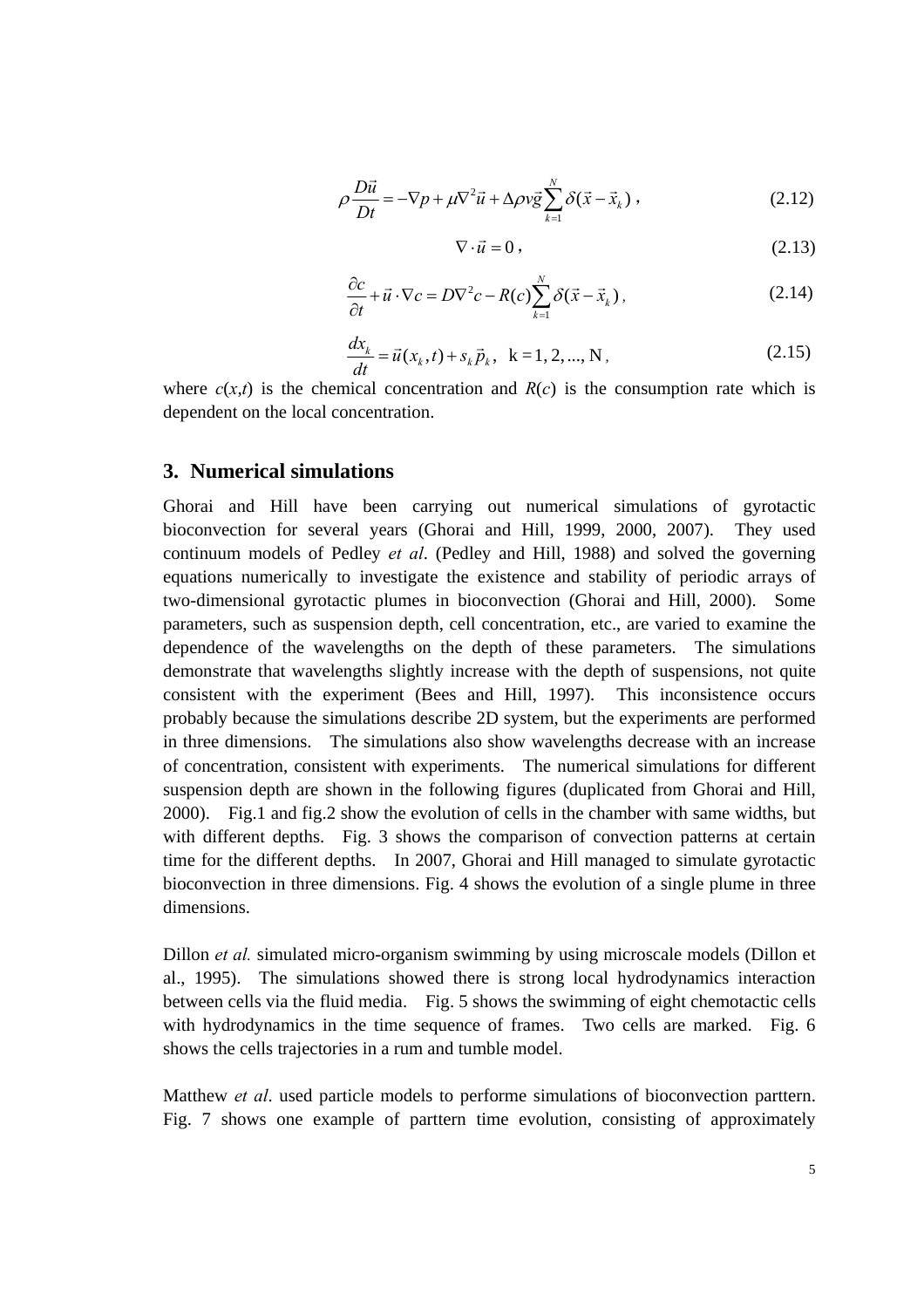



Fig. 1 Concentration of cells at different time in 0.333 cm deep and 5 cm wide chamber

Fig. 2 Concentration of cells at different time in 0.729 cm deep and 5 cm wide chamber



Fig. 3 Concentration of cells at certain time in chambers of 5 cm width but of different depths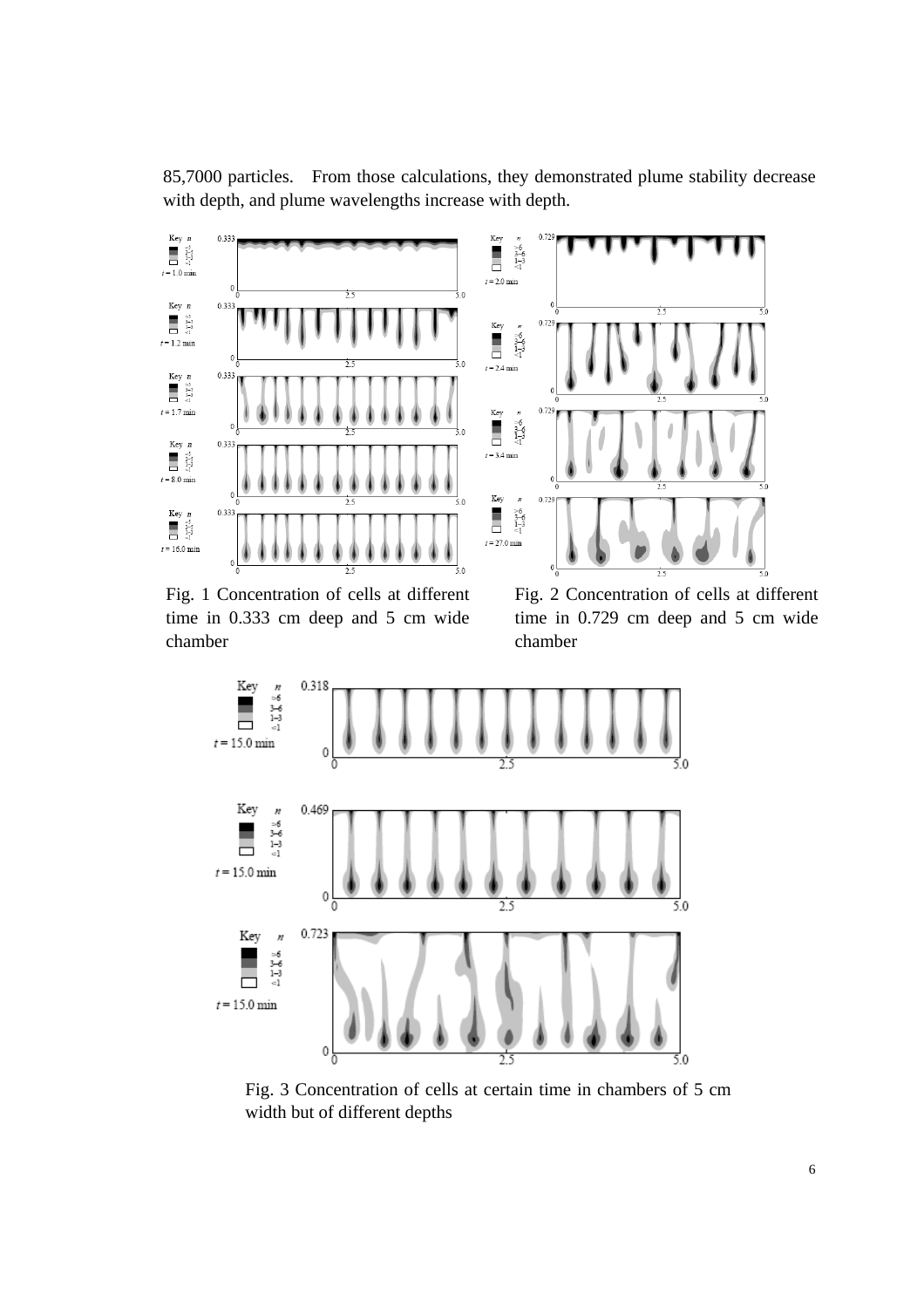

Fig. 4 Pattern formation of a single gyrotactic plume in three dimensions

Fig. 5 Swimming of eight chemotactic cells with hydrodynamics in the time sequence of frames



Fig. 6 cells trajectories in a rum and tumble model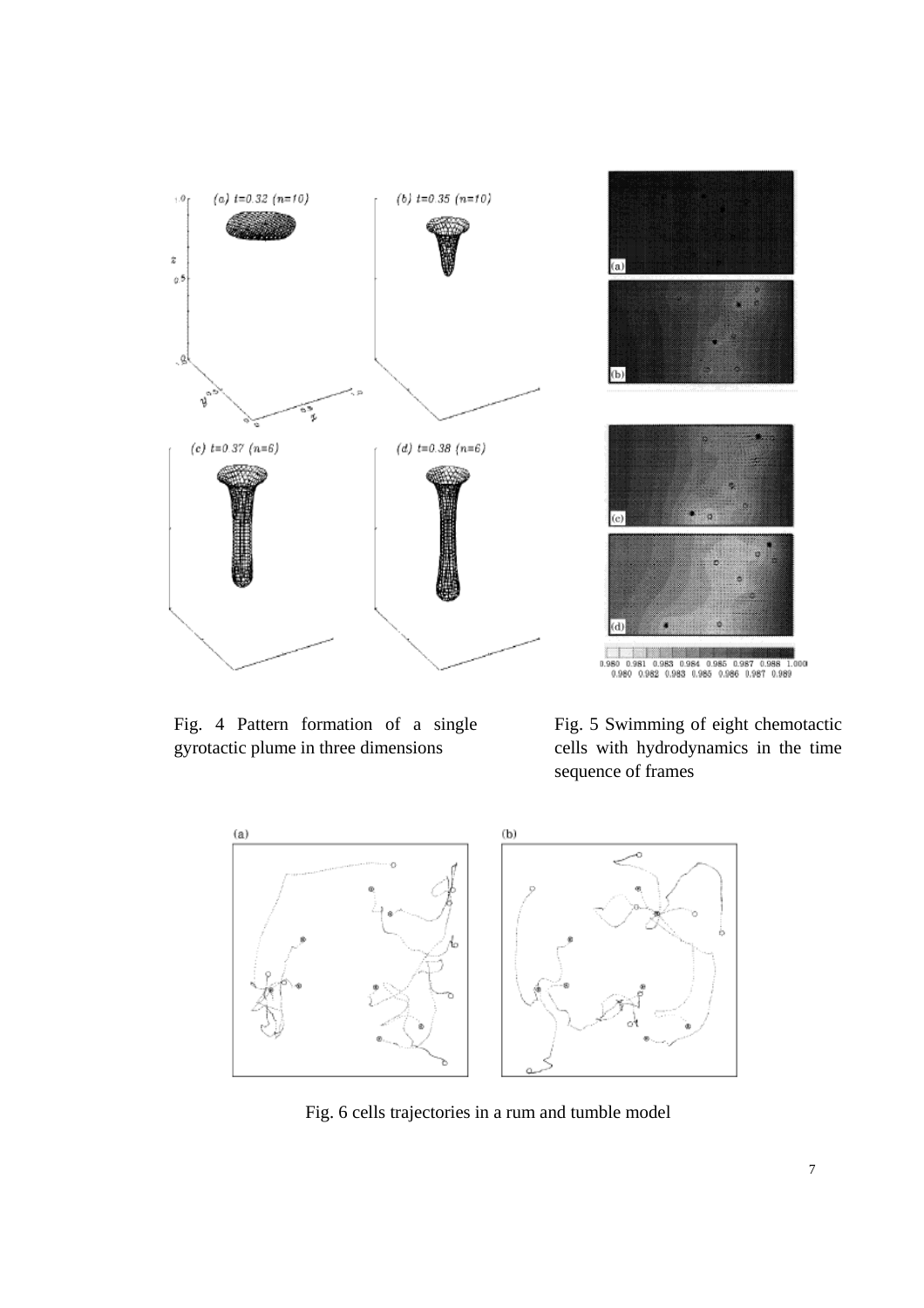

Fig. 7 Time evolution of convection patterns in particle models, consisting of approximately 85,7000 particles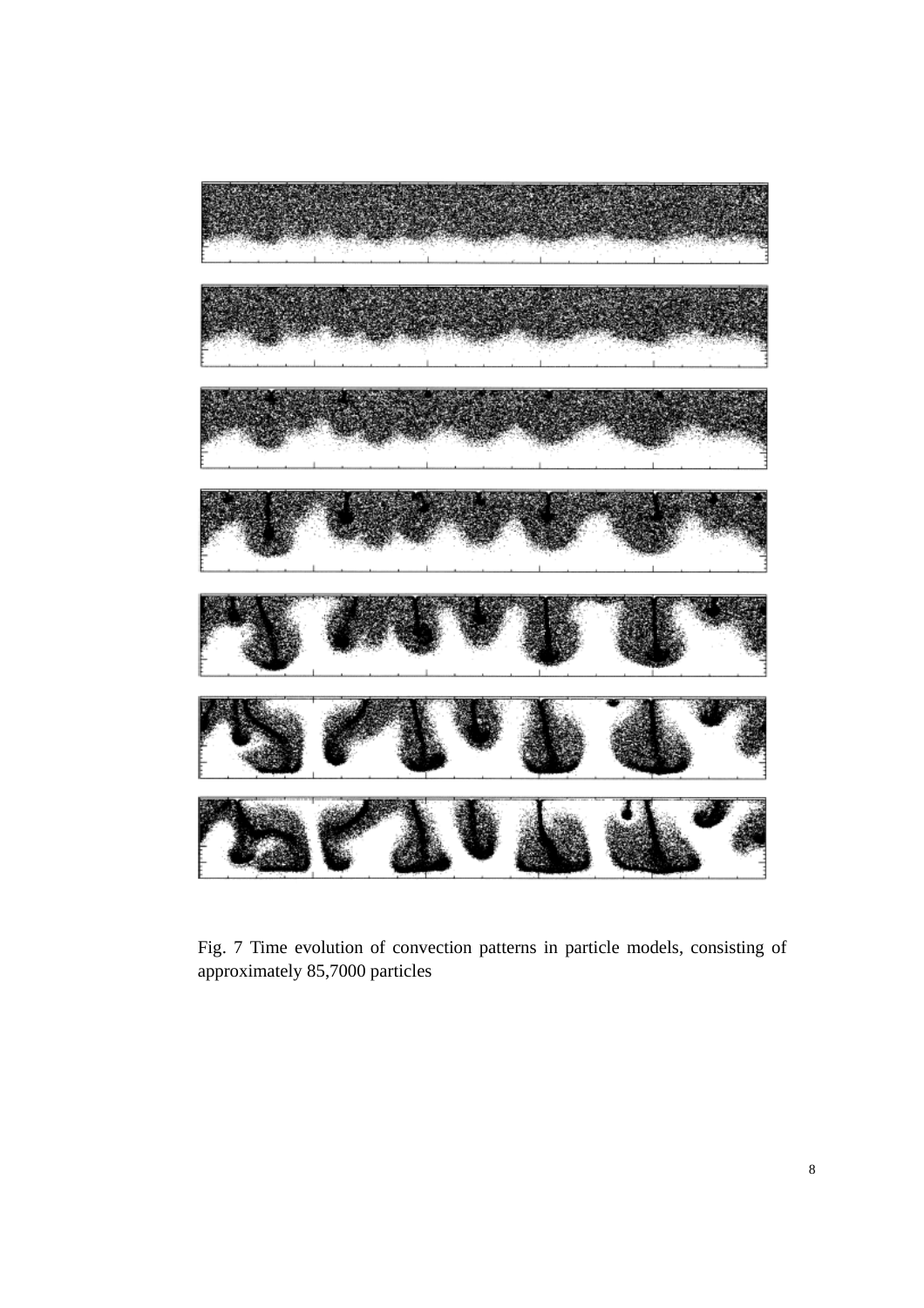## **4. Experiments**

Bioconvection patterns have been known since 1848, and many observations were reported since then. Fig. 8 shows a series of snapshots of a suspension of the aerobic bacteria B. subtilis (Kessler et al., 1995). The suspension is initially uniform. When more and more *B. subtilis* aggregate at the surface of the suspension, instability occurs, and plumes appear.



Fig. 8 a series of snapshots of a suspension of the aerobic bacteria B. subtilis

Bees and Hill carried out controlled experiments and gave quantitatively analysis on bioconvection patterns formed by suspensions of the single-celled alga *Chlamydomonas nivalis* (Bees and Hill, 1997). The formation of the bioconvection patterns were captured by a video camera every 10 second. For each of the measurements, 9 images were recorded. Then two-dimensional Fourier transforms were used to calculate the wavelengths of the bioconvection patterns, and to determine the dominant unstable wavenumber, "which is defined as the number of complete sinusoidal waves in a length of the same size as the image's width", as a function of time, cell concentration and suspension depth. The results are presented in Table 1.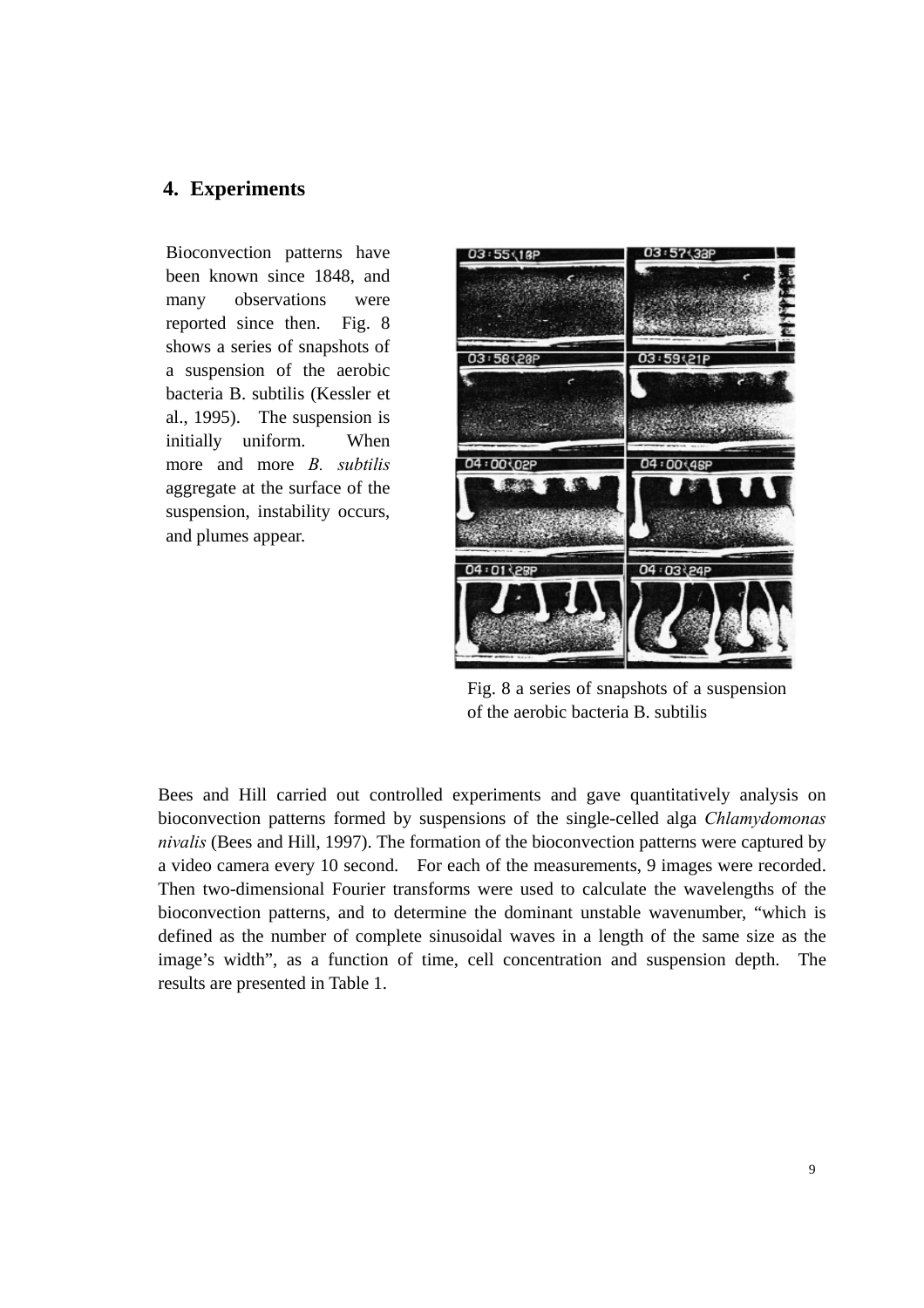| Expt         | Cell concentration<br>$(cm^{-3})$ | Suspension depth | $k_0$    | $k_{\infty}$ | λο    | $\lambda_{\infty}$ | Notes                             |
|--------------|-----------------------------------|------------------|----------|--------------|-------|--------------------|-----------------------------------|
| no.          |                                   | (cm)             | per dish | per dish     | (cm)  | (cm)               |                                   |
| $\mathbf{1}$ | 2.75×10 <sup>6</sup>              | 0.333            | 14.09    | NA           | 0.369 | NA                 |                                   |
| 2            | 2.07×10 <sup>6</sup>              | 0.396            | 10.71    | NA           | 0.486 | NA                 |                                   |
| 3            | $6.31\times10^{6}$                | 0.365            | 19.47    | 22.57        | 0.267 | 0.230              |                                   |
| 4            | 3.06×10 <sup>6</sup>              | 0.444            | 11.10    | 17.30        | 0.468 | 0.301              |                                   |
| 5            | $0.808\times10^{6}$               | 0.522            | 10.80    | NA           | 0.481 | NA                 | Mixed modes                       |
| 6            | $1.02\times10^{6}$                | 0.729            | 7.50     | NA           | 0.693 | NA                 | Mixed modes                       |
| 7            | $0.886\times10^{6}$               | 0.399            | 12.48    | NA           | 0.417 | NA                 | Mixed modes                       |
| 8            | $1.64\times10^{6}$                | 0.381            | 15.76    | ΝA           | 0.330 | NA                 | Slow to develop                   |
| 9            | $2.30\times10^{6}$                | 0.456            | 15.10    | NA           | 0.344 | NA                 | Slow to develop                   |
| 10           | 1.88×10 <sup>6</sup>              | 0.690            | 10.00    | NA           | 0.520 | NA                 | Slow to develop                   |
| 11           | $2.81\times10^{6}$                | 0.282            | 15.40    | NA           | 0.338 | NA                 | Mixed modes                       |
| 12           | $2.47\times10^{6}$                | 0.528            | 8.87     | 19.10        | 0.586 | 0.272              | Two mixed modes, starts in centre |
| 13           | $2.15\times10^{6}$                | 0.645            | 10.08    | 18.61        | 0.516 | 0.279              | Mixed modes, starts in centre     |
| 14           | $1.89\times10^{6}$                | 0.384            | 14.96    | 16.73        | 0.348 | 0.311              | Images recorded every 30s         |
| 15           | 1.89×106                          | 0.318            | 14.20    | 10.64        | 0.366 | 0.489              | Images recorded every 20 s        |
| 16           | $3.62\times10^{6}$                | 0.310            | 17.15    | 14.54        | 0.303 | 0.358              |                                   |
| 17           | $1.89\times10^{6}$                | 0.469            | 7.34     | 17.18        | 0.708 | 0.303              | Two peaks, left dominant          |
| 18           | $1.89\times10^{6}$                | 0.469            | 14.70    | 14.79        | 0.354 | 0.352              | Two peaks, left dominant          |
| 19           | $1.89\times10^{6}$                | 0.469            | 8.63     | 15.62        | 0.603 | 0.333              | Two peaks, right dominant         |
| 20           | $1.89\times10^{6}$                | 0.723            | 9.97     | 15.11        | 0.522 | 0.344              |                                   |
| 21           | 1.89×10 <sup>6</sup>              | 0.384            | 15.12    | 15.67        | 0.344 | 0.332              |                                   |
| 22           | $2.09\times10^{6}$                | 0.355            | 14.25    | 16.66        | 0.365 | 0.312              |                                   |
| 23           | $4.19\times10^{6}$                | 0.468            | 13.87    | 22.20        | 0.375 | 0.234              |                                   |
| 24           | $4.19\times10^{6}$                | 0.291            | 17.26    | 20.62        | 0.301 | 0.252              |                                   |
| 25           | $4.19\times10^{6}$                | 0.186            | 27.67    | 17.48        | 0.188 | 0.297              |                                   |
| 26           | $4.30\times10^{6}$                | 0.282            | 19.66    | 22.52        | 0.264 | 0.231              |                                   |
| 27           | $4.30\times10^{6}$                | 0.282            | 17.76    | 21.89        | 0.293 | 0.238              |                                   |
| 28           | $4.30\times10^{6}$                | 0.282            | 15.75    | 24.19        | 0.330 | 0.215              |                                   |
| 29           | $4.30\times10^{6}$                | 0.282            | 17.45    | 23.52        | 0.298 | 0.221              | Images recorded every 20 s        |
| 30           | $11.8 \times 10^{6}$              | 0.342            | 18.08    | 36.84        | 0.288 | 0.141              |                                   |
| 31           | $4.00\times10^{6}$                | 0.297            | 16.71    | 28.03        | 0.311 | 0.186              |                                   |
| 32           | $15.0\times10^{6}$                | 0.195            | 28.24    | 28.02        | 0.184 | 0.186              |                                   |
| 33           | $11.8 \times 10^{6}$              | 0.118            | 34.84    | 32.95        | 0.149 | 0.158              |                                   |
| 34           | $11.8\times10^{6}$                | 0.168            | 30.59    | 32.72        | 0.170 | 0.159              |                                   |
| 35           | $3.60\times10^{6}$                | 0.324            | 15.71    | 17.30        | 0.331 | 0.301              |                                   |
| 36           | $11.8 \times 10^{6}$              | 0.342            | 15.70    | 25.58        | 0.331 | 0.203              |                                   |
| 37           | $4.30\times10^{6}$                | 0.228            | 23.09    | 34.15        | 0.225 | 0.152              |                                   |
| 38           | $12.2\times10^{6}$                | 0.300            | 28.73    | 45.19        | 0.181 | 0.115              |                                   |
| 39           | $12.2\times10^{6}$                | 0.300            | 29.86    | 43.05        | 0.174 | 0.121              | Images recorded every 30 s        |

Table 1. The results of 39 measuremnts.  $\lambda$  is the physical wavelength, defined as  $\lambda = I_w/k$ , where k is the wavelength. The subscript 0 means the first unstable mode and infinity means the final mode.

# **5. Conclusion**

Several models were established for bioconvection. Computational simulations in different models were also performed, which gave the theoretical prediction of bioconvection pattern formation, and were consistent with or very close to experimental observations. However, most models are only valid on the assumption of dilute suspensions, so that the models of concentrated suspensions would be further investigated.